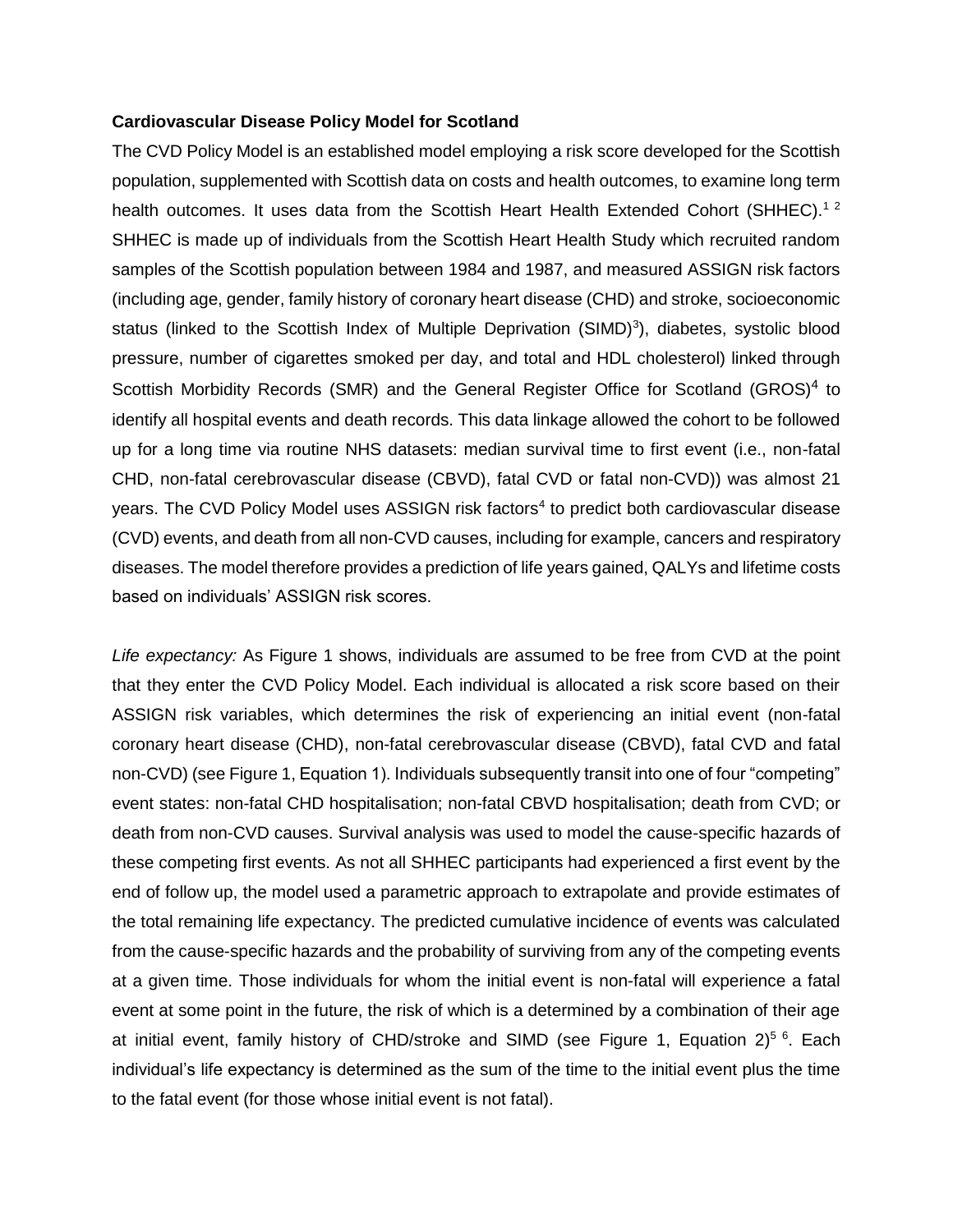

## <span id="page-1-0"></span>**Figure 1. The structure of the state-transition model of the CVD Policy Model**

In Figure 1, the numbers in italics refer to the following equations:

*Equation 1:* Function (age, systolic blood pressure, BMI, cigarettes per pay, diabetes, family history of CHD/stroke, SIMD)

*Equation 2:* Function (age at event, family history of CHD/stroke, SIMD)

*Equation 3:* Background morbidity = Function (age, SIMD)

*Equation 4:* Morbidity impact of non-fatal CVD events = Function (age, family history of CHD/stroke, SIMD)

*Equation 5:* Risk of subsequent CVD events = Function (age, family history of CHD/stroke, SIMD)

*Equation 6:* Costs prior to 1<sup>st</sup> event = Function (age, family history of CHD/stroke, SIMD)

*Equation 7:* Costs post 1<sup>st</sup> event = Function (age, family history of CHD/stroke, SIMD)

*Quality of life:* Quality-of-life adjustment is made in three ways as an individual transits through the model to account for: background morbidity (see *[Equation](http://www.journalslibrary.nihr.ac.uk/phr/volume-3/body-section-4.html#eq3) 3);* impact of experiencing a first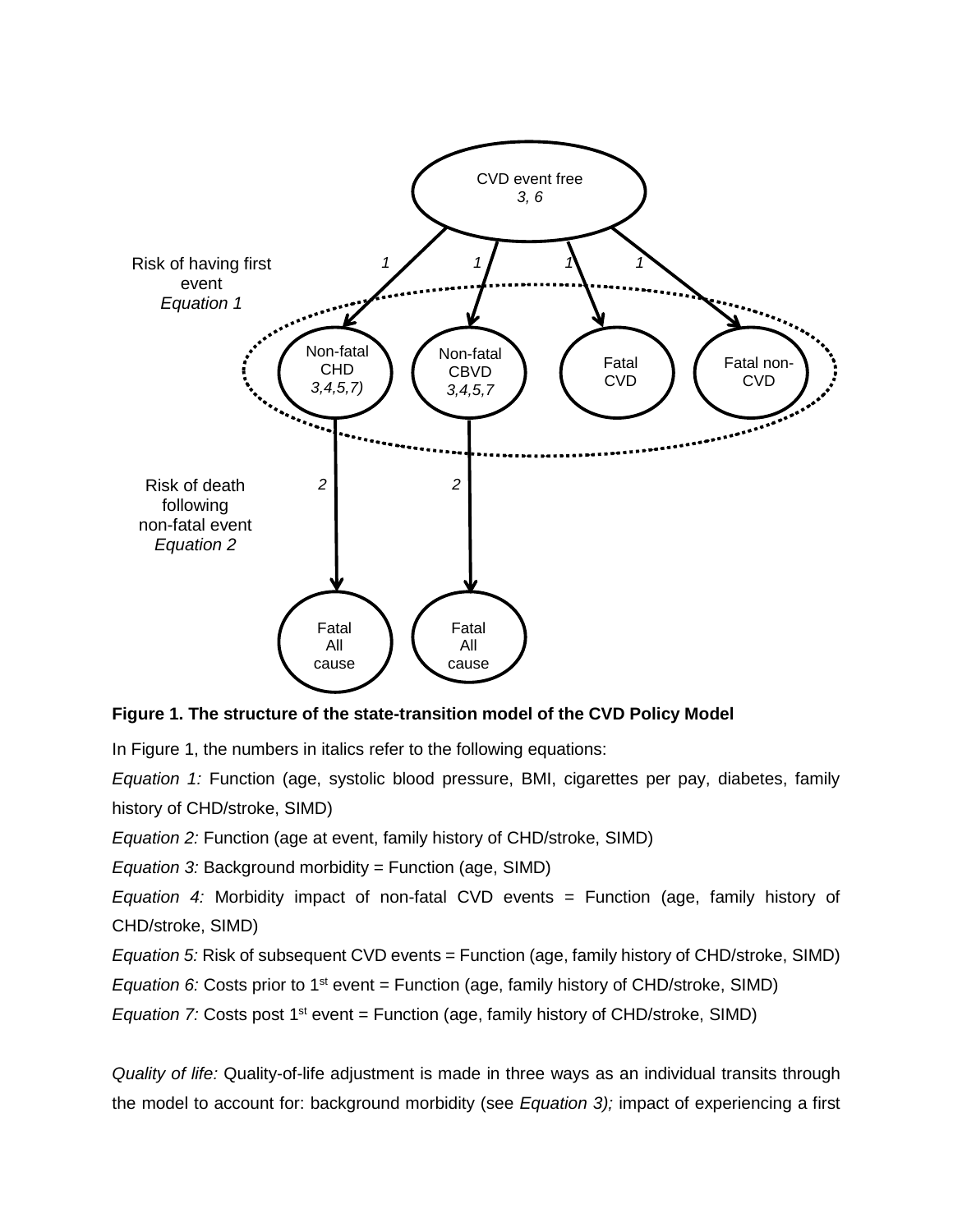non-fatal CVD event (see *[Equation](http://www.journalslibrary.nihr.ac.uk/phr/volume-3/body-section-4.html#eq4) 4*); and impact of experiencing subsequent non-fatal CVD events (see *[Equations](http://www.journalslibrary.nihr.ac.uk/phr/volume-3/body-section-4.html#eq4) 4* and *[5](http://www.journalslibrary.nihr.ac.uk/phr/volume-3/body-section-4.html#eq5)*). These are then combined to generate overall quality-adjusted life expectancy.<sup>56</sup>

| Age (years) | <b>Utility</b> |
|-------------|----------------|
| $25 - 34$   | 0.8310         |
| $35 - 44$   | 0.8200         |
| $45 - 54$   | 0.8060         |
| $55 - 64$   | 0.8010         |
| $65 - 74$   | 0.7880         |
| >74         | 0.7740         |

<span id="page-2-0"></span>**Table 1. Age-related utility scores estimated from SHeS 2003**

For background morbidity, Scottish Health Survey (SHeS) 2003 cross-sectional survey data<sup>7</sup> were used to generate a preference-based weighted HRQoL utility score for each age group (as shown in [Table 1\)](#page-2-0).<sup>8</sup> These scores were used to weight survival probabilities in all arms of the model, and were then adjusted to account for the experience of non-fatal events using utility decrements (shown in [Table](#page-2-1) 2) also estimated using data from SHeS 2003.5 6

<span id="page-2-1"></span>**Table 2. Utility decrements attributed to non-fatal events**

| <b>Event</b>              | <b>Utility decrement</b> |
|---------------------------|--------------------------|
| Angina                    | 0.0891                   |
| Myocardial infarction     | 0.0403                   |
| Irregular heartbeat       | 0.0499                   |
| <b>Stroke</b>             | 0.0938                   |
| Intermittent claudication | 0.0199                   |
| Other cardiac             | 0.0336                   |

*Lifetime health service costs:* Individuals accumulate health service costs as they transit through the model. These costs are a mixture of age-related costs (associated with increasing comorbidities) and costs associated with the experience of specific events. The linked SHHEC and SMR dataset provides information on all hospital episodes.<sup>56</sup> These episodes were costed using Method 1 in Geue et al<sup>9</sup> to generate annual age-related health-care costs. Costs accumulate in the period prior to the initial event (see *[Equation](http://www.journalslibrary.nihr.ac.uk/phr/volume-3/body-section-4.html#fig6) 6*) and following a non-fatal CVD event (see *[Equation](http://www.journalslibrary.nihr.ac.uk/phr/volume-3/body-section-4.html#eq7) 7*).